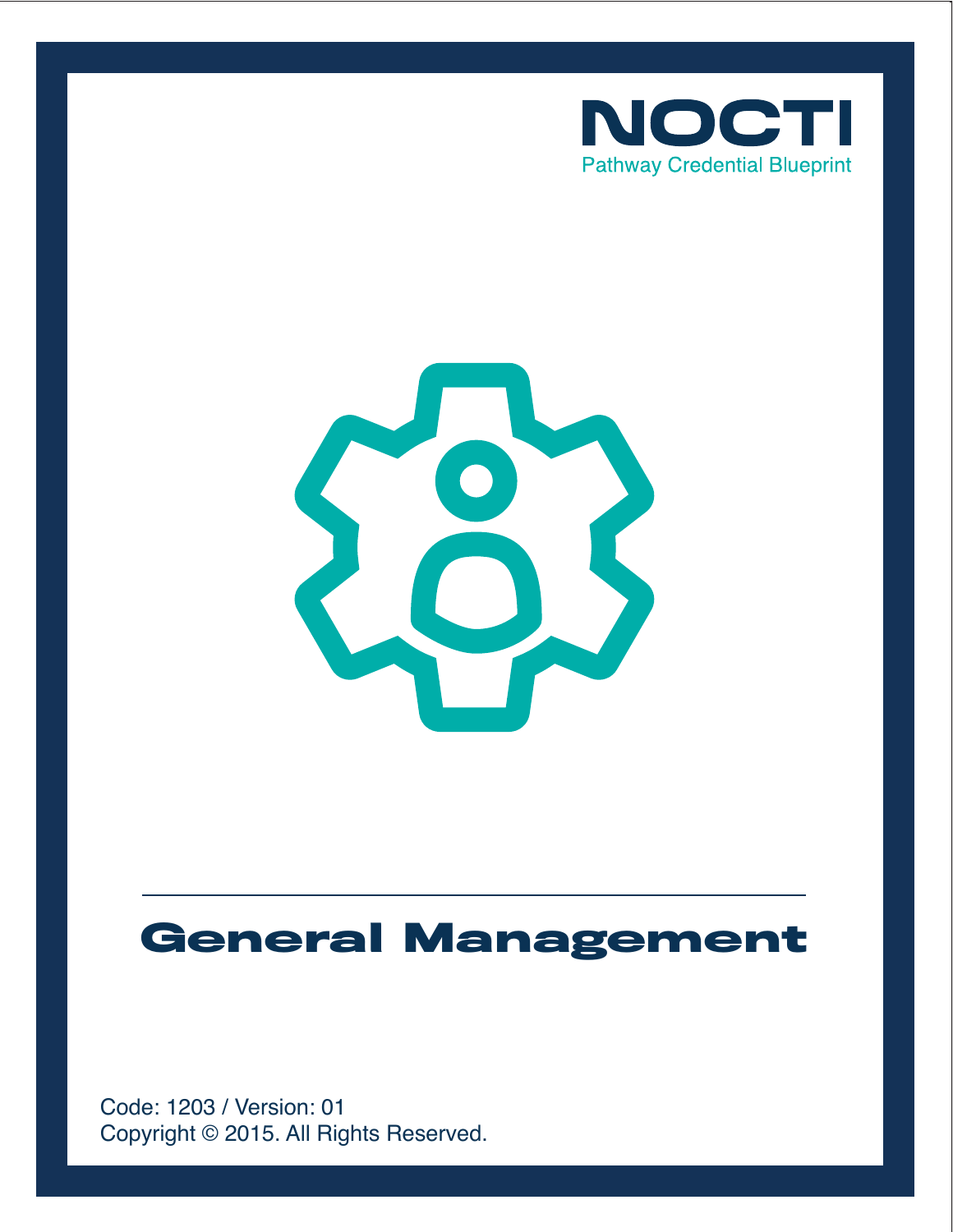## **General Assessment Information**

General Assessment Information Written Assessment Information **Blueprint Contents**

Sample Written Items Specific Competencies Covered in the Test

**Test Type:** The General Management industry-based credential is included in NOCTI's Pathway assessment battery. Pathway assessments assess knowledge and skills at a broader level than the Job Ready assessments and focus on the Pathways established as part of the national career cluster model. Pathway assessments are delivered entirely online which allows NOCTI to include engaging interactive items.

**Revision Team:** The assessment content is based on input from secondary, post-secondary, and business/industry representatives from the states of California, Kentucky, Michigan, and Pennsylvania.



52.0299-Business Administration, Management, and Operations, Other



Career Cluster 4-Business Management and Administration



culum Center

**Association for Career** 

The Association for Career and Technical Education (ACTE), the leading professional organization for career and technical educators, commends all students who participate in career and technical education programs and choose to validate their educational attainment through rigorous technical assessments. In taking this assessment you demonstrate to your school, your parents and guardians, your future employers and yourself that you understand the concepts and knowledge needed to succeed in the workplace. Good Luck!

MBAResearch believes that "proof of learning" is the first step toward a future career. Students who successfully complete a research-based assessment put themselves a step ahead of their competitors--for college admission and for beginning substantive careers in business. MBAResearch is proud to be the primary source of industry-validated standards and curriculum for business careers, for many high school and community college business administration curricula, and for many assessments offered here.



In the lower division baccalaureate/associate degree category, 3 semester hours in General Management or Business.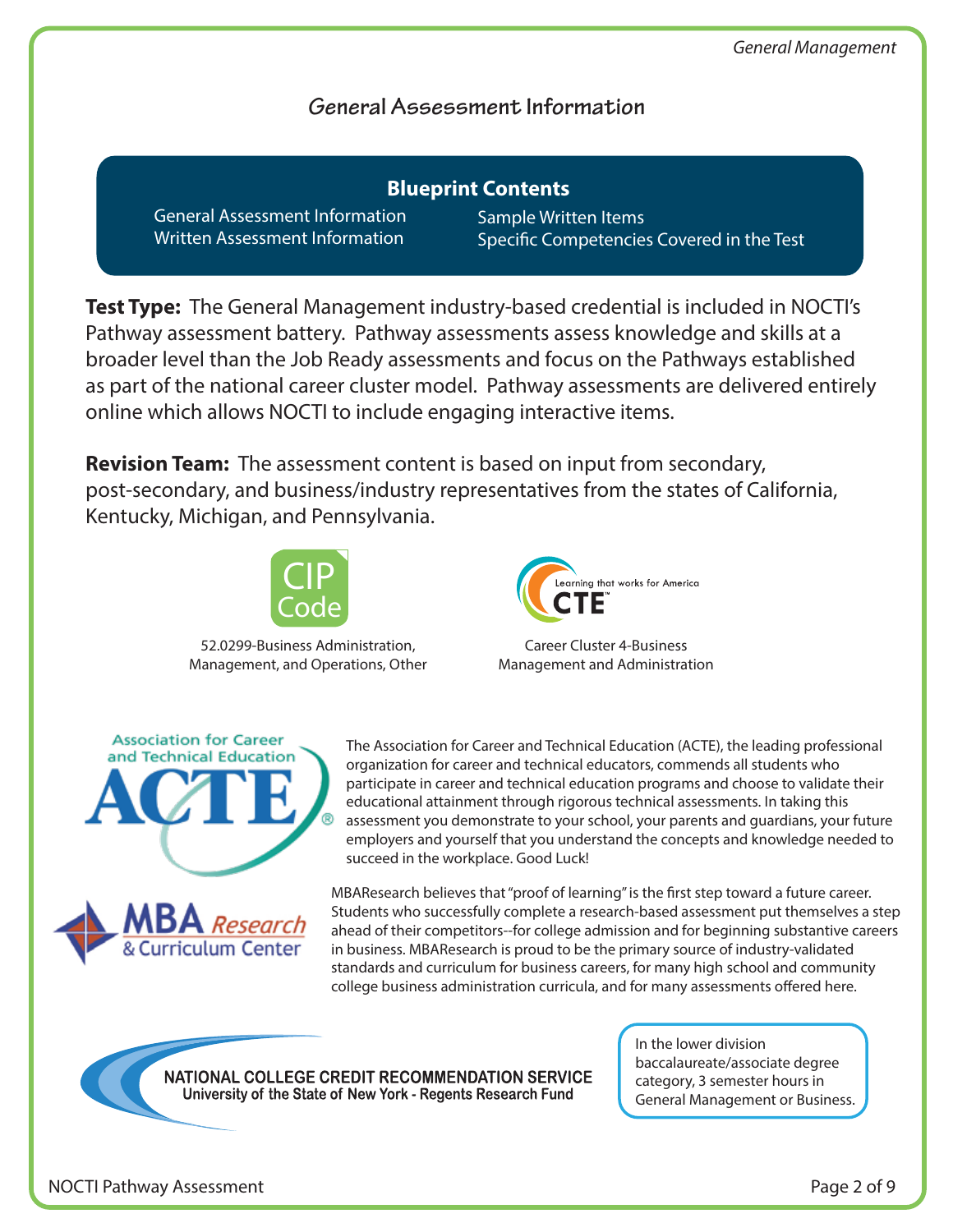# Written Assessment

NOCTI written assessments consist of questions to measure an individual's factual theoretical knowledge.

## **Administration Time:** 2 hours **Number of Questions:** 110 **Number of Sessions:** This assessment may be administered in one, two, or three sessions.

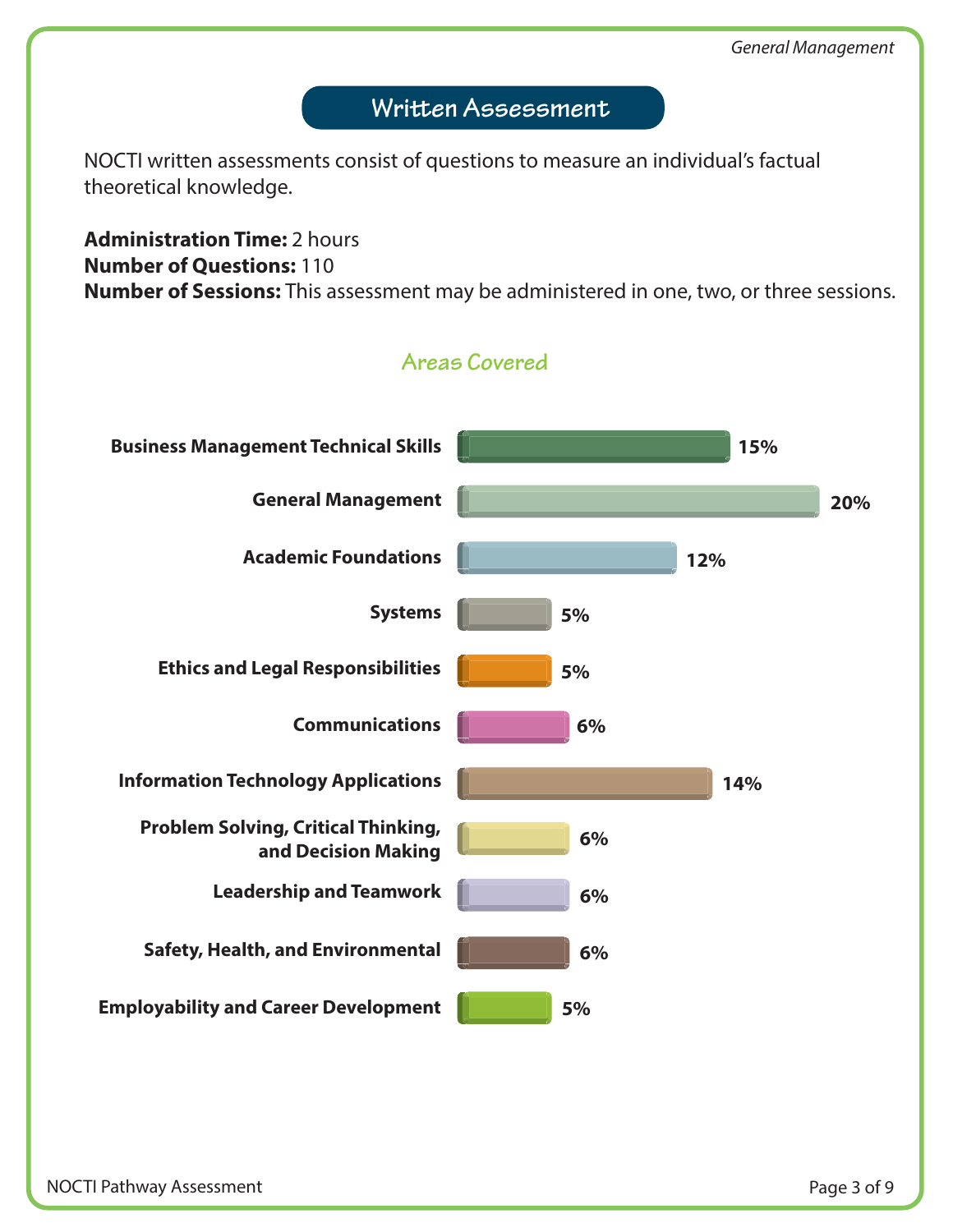**Specific Standards and Competencies Included in this Assessment** 

#### **Business Management Technical Skills**

- Define and differentiate among various types of businesses (e.g., corporation, limited liability, partnership)
- Use planning tools to guide and manage an organization's business activities
- Apply marketing techniques to foster business growth
- Plan and evaluate the use of financial resources to effectively manage a business
- Demonstrate understanding of doing business in a global environment

#### **General Management**

- Supervise, direct, motivate, and evaluate employees
- Develop, implement, and monitor tactical/strategic plans to manage growth, meet goals, and organizational needs
- Facilitate change and implement improvement processes to optimize organizational effectiveness
- Manage projects, staff schedules, and departmental budgets

## **Academic Foundations**

- Apply reading skills in a business environment
- Apply writing skills in a business environment
- Apply mathematical skills in a business environment
- Apply economic skills in a business environment

#### **Systems**

- Demonstrate understanding of the role of government and other regulatory bodies in business
- Demonstrate understanding of company hierarchies and roles within company structures

**(Continued on the following page)**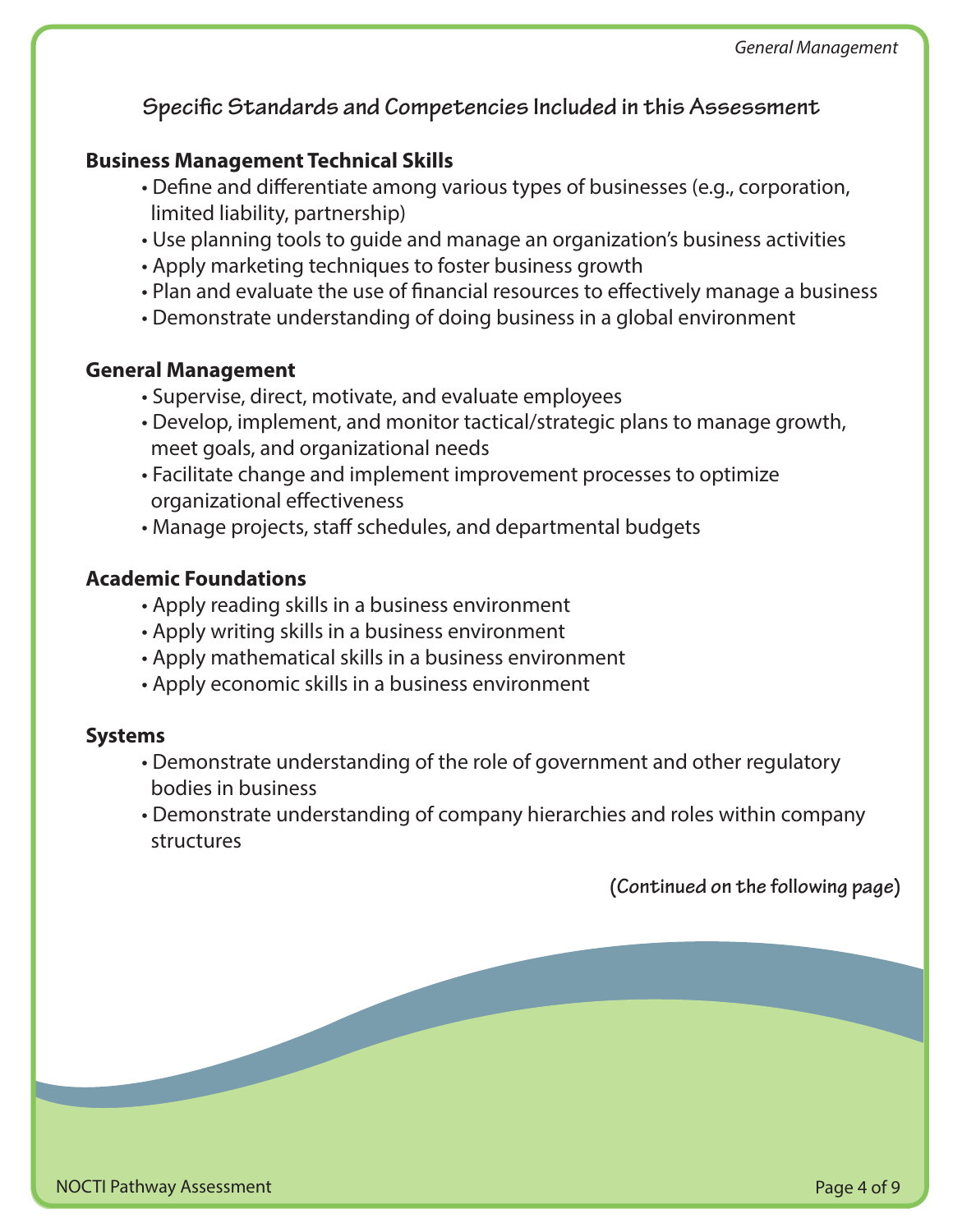# **Specific Standards and Competencies (continued)**

### **Ethics and Legal Responsibilities**

- Apply business laws and regulations to business situations
- Exhibit ethical standards in conducting business negotiations and making business decisions

#### **Communications**

- Locate, organize, and reference written information from reliable sources to communicate with coworkers and clients
- Develop and deliver formal and informal presentations using appropriate media to engage and inform audiences
- Apply listening skills and interpret verbal and nonverbal behaviors to enhance communication with coworkers and clients

#### **Information Technology Applications**

- Use software such as word processors and spreadsheets to perform common business applications
- Use software such as databases to track and maintain business information
- Use social media and mobile technology appropriately
- Interpret and use tables and charts

#### **Problem Solving, Critical Thinking, and Decision Making**

- Use problem solving and critical thinking skills to locate good sources of information about problems and determine appropriate methods for investigating causes
- Use problem solving and critical thinking skills to determine root causes of problems and suggest solutions

**(Continued on the following page)**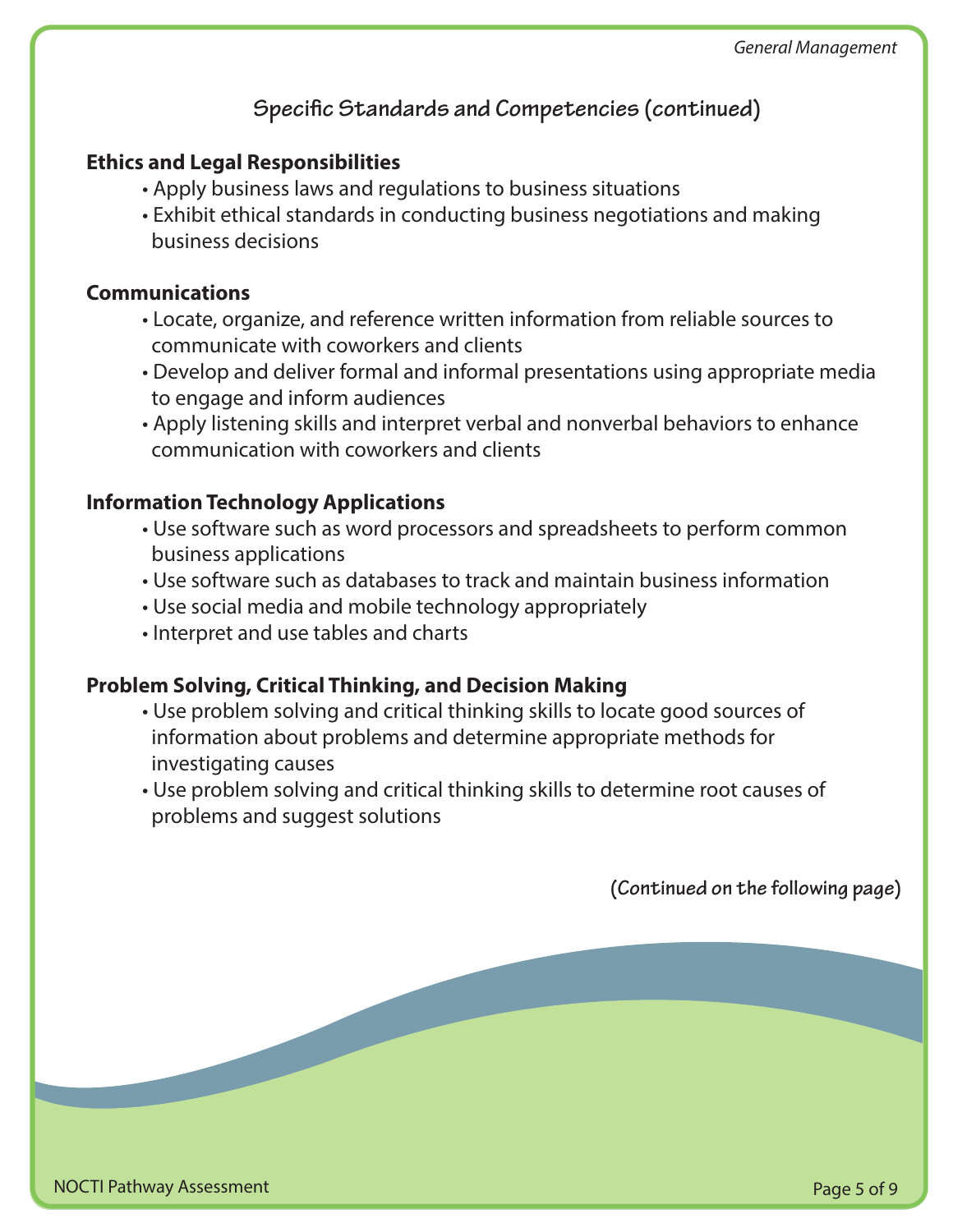## **Specific Standards and Competencies (continued)**

#### **Leadership and Teamwork**

- Exhibit leadership practices to improve productivity and quality of the working environment
- Work effectively in a team environment to accomplish company goals and improve quality of the working environment

#### **Safety, Health, and Environmental**

- Identify and practice appropriate health and safety procedures for business occupations
- Apply appropriate emergency procedures for business occupations

#### **Employability and Career Development**

- Demonstrate employability skills related to a career in business
- Pursue career development skills to advance in business careers

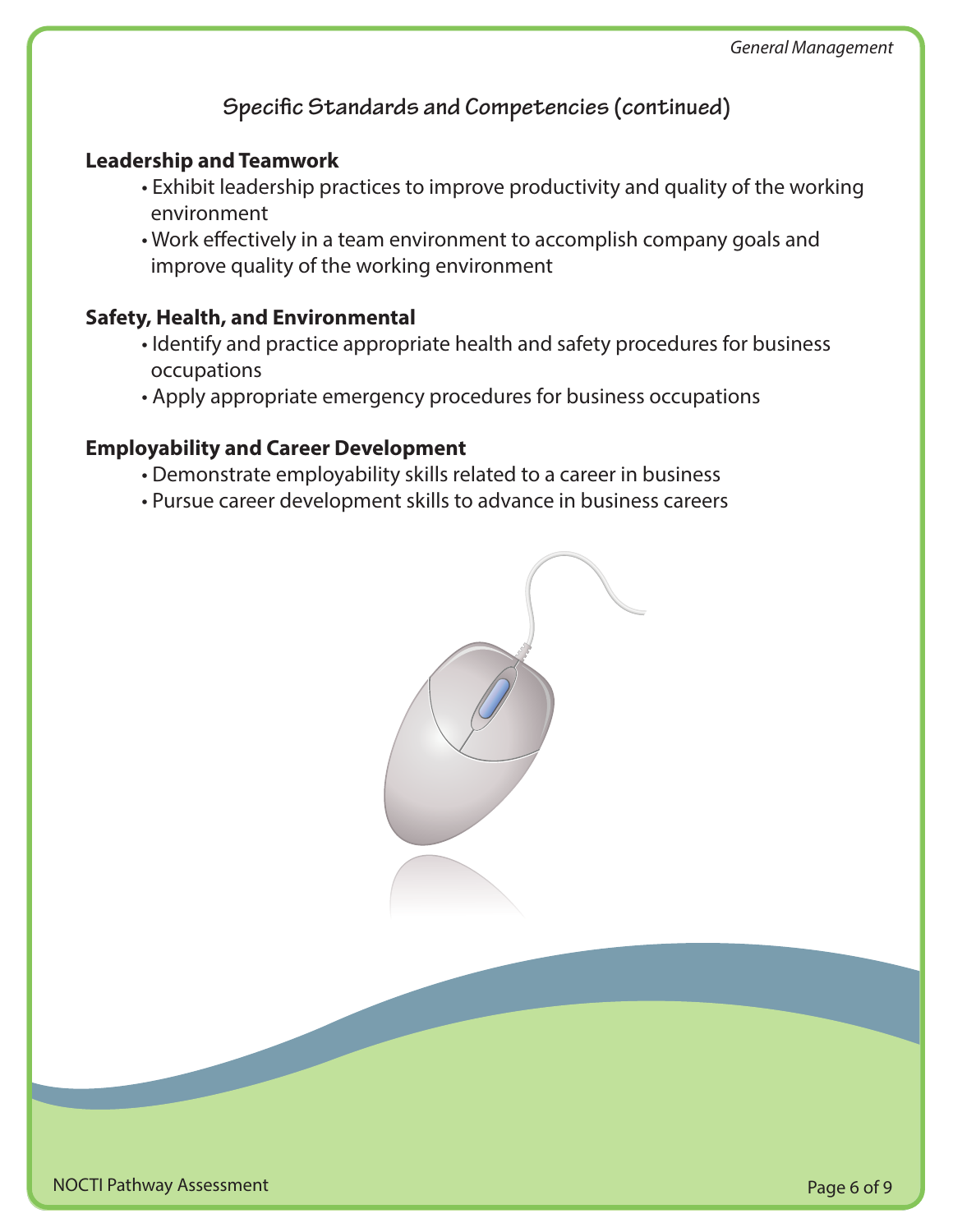#### **Sample Questions**

#### **A sales forecast can help a retailer**

- A. accurately plan for the upcoming holiday season
- B. maintain accurate purchasing records
- C. determine the cost of goods sold
- D. determine past profits

#### **Select the sentence below that is correctly written.**

- A. The stock was to expensive for me to buy.
- B. I think she said she worked their.
- C. Jim's patients was wearing thin by the end of the day.
- D. I left the correspondence on the manager's desk.

#### **One benefit of teamwork is**

- A. less responsibility
- B. higher raises and bonuses
- C. greater work efficiency
- D. less training is required

#### **The best way to disseminate company policies and forms is to**

- A. email them to department managers who will pass them out to their employees as they see fit
- B. post them on a company bulletin board so all employees can read them
- C. place them in one location on the company intranet
- D. leave a copy in the break room so the employees can read it during their breaks

#### **Participation in continuing education classes is a good way to**

- A. develop business-related career skills
- B. ensure a job promotion
- C. research and gather resources
- D. develop a close relationship with supervisors

**(Continued on the following page)**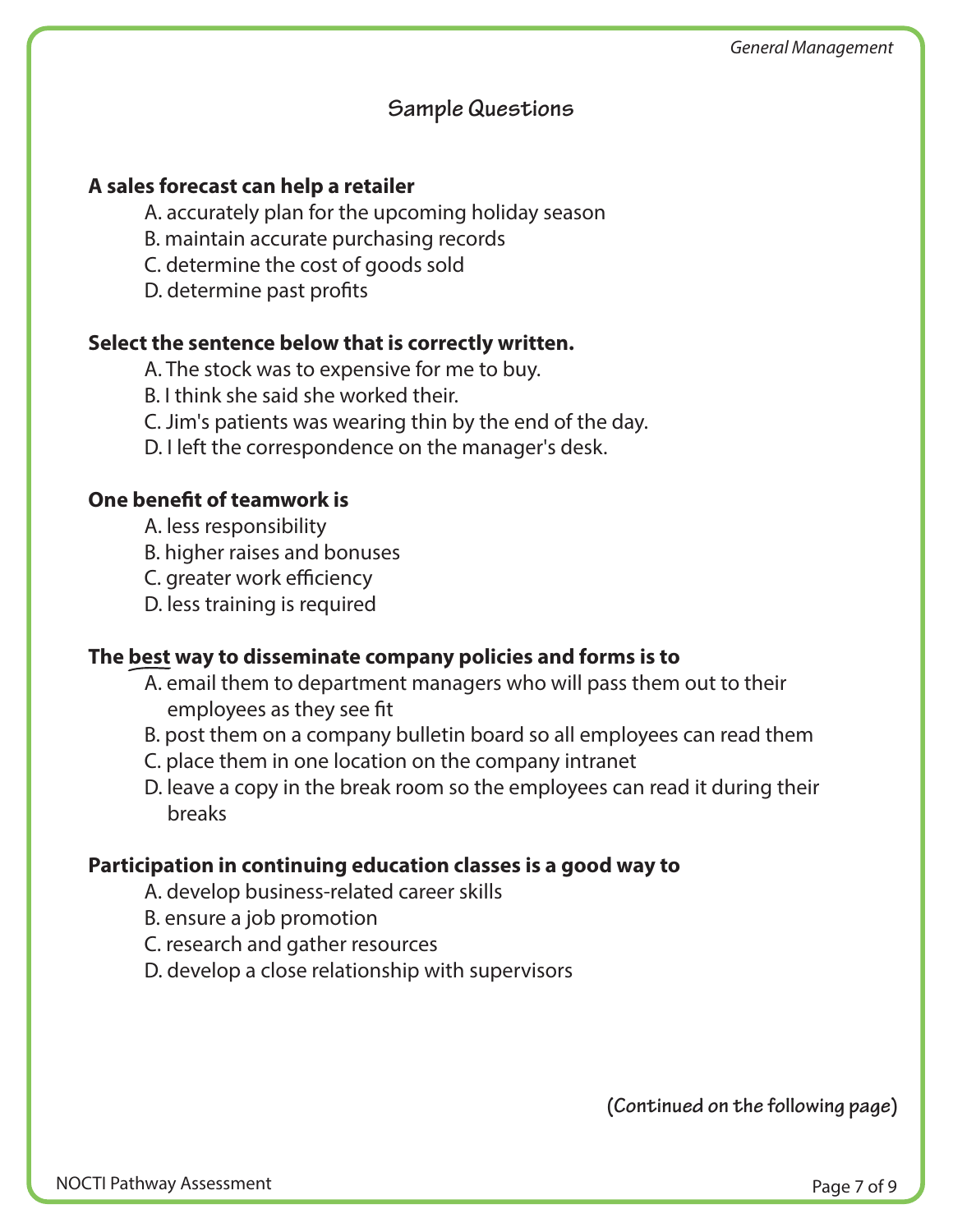# **Sample Questions (continued)**

#### **Which act regulates the federal minimum wage for interstate commerce?**

- A. Fair Labor Standards Act
- B. Taft Hartley Act
- C. Federal Insurance Contributions Act
- D. Federal Unemployment Tax Act

### An employee believes he or she was unfairly fired due to discrimination. Which agency would he or she contact to file a complaint?

- A. Better Business Bureau
- B. Equal Employment Opportunity Commission
- C. Occupational Safety and Health Administration
- D. Office of Federal Contract Compliance Programs

#### **The most ecient software to use for business correspondence is**

- A. spreadsheet
- B. presentation
- C. financial
- D. word processing

## **When a group is brainstorming possible solutions for a problem, one of the**  first steps is to

- A. only write down correct ideas
- B. critique all comments and suggestions
- C. discuss and rank each item
- D. record all comments and suggestions

## **Motivational praise should be**

- A. general and work related
- B. general and personal
- C. specific and personal
- D. specific and work related